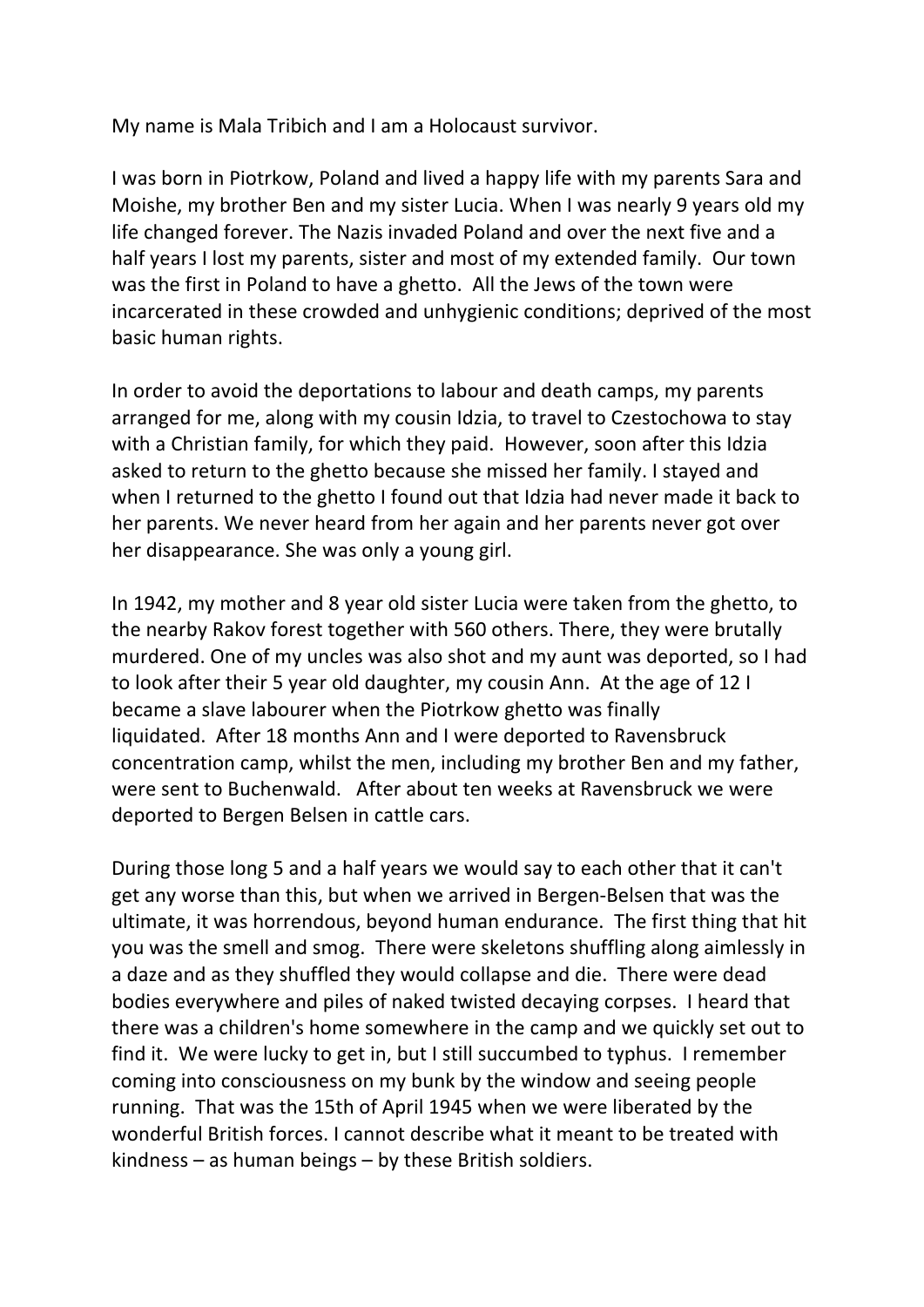My cousin Ann survived and so did her mother. I was sent to Sweden with some other children in order to recuperate. Whilst there, I learned that my brother Ben was the only other survivor of my family, we were reunited in England in 1947. It is here in the UK, that I have rebuilt my life, got married, had children and later, grandchildren.

For decades, I have shared my story with tens of thousands of people across this country. Year on year I tell my testimony in schools, universities, government departments and businesses. The vast majority of the people I speak to are students at school or those who are just about to enter university. I hope that my words and my story will reach them, that they will learn from the past, and work towards building a better world. I am proud to share my experiences and have done so for many years. In 2012 I received an MBE from Her Majesty the Queen to recognise my contribution in educating the next generation.

But, despite my talks and those of my brave fellow survivors who also speak in schools year in, year out, the lessons of the Holocaust are yet to be learnt. Prejudice and discrimination still live on. I really believe that a memorial next to Parliament, where vital decisions are made, will help us to learn the vital lessons from the past. What better symbol to remind our Parliamentarians and the wider public of where apathy as well as prejudice and hate can ultimately lead? What better legacy than to have a memorial and a learning centre in which thousands of students and teachers can learn more about the Holocaust? This is an issue of the utmost national importance. I would even say, it is an issue of international importance. Britain must lead the way in educating the next generation about the dangers of antisemitism, hatred and racial prejudice. A national memorial, in the shadow of Parliament, will enable not just hundreds of thousands of British students to learn more, but countless other members of the public to do so too.

I am 90 years old. I intend to share my testimony for as long as I am able to, but there will become a time when this is not possible. As the Holocaust moves further into history and we survivors become less able to share our testimonies this Memorial and Learning Centre will be a lasting legacy so that future generations will understand why it is important for people to remember the Holocaust, to learn from the past and stand up against injustice. The memory of the Holocaust cannot be left to fade when us eyewitnesses are no longer